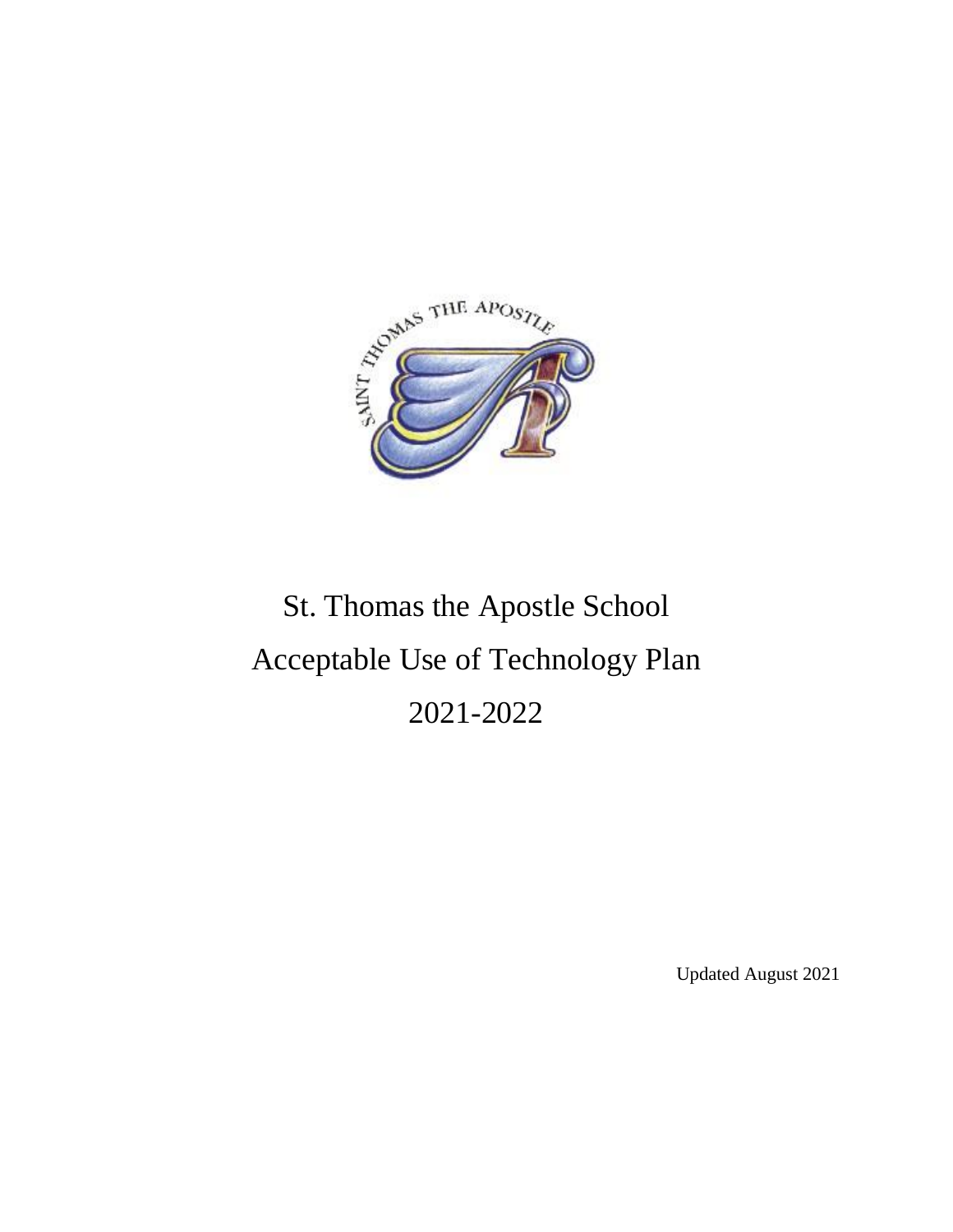## **Technology and Learning, a Vision for St. Thomas the Apostle School**

Our goal is to develop the optimum mix of modern technology and traditionally successful education methods to maximize the educational experience of our students. Professional development and the integration of use of technology in daily learning activities are a major focus at St. Thomas the Apostle School.

The St. Thomas the Apostle School Community envisions using technology to develop a learning community where:

- Students are engaged in a challenging curriculum that is focused on inquiry-based, handson learning. Students refine critical thinking skills and develop effective communication skills. Students become comfortable using technology and become adept in applying fundamental technical knowledge to ever-changing applications.
- Teachers use technology to support learning across the curriculum. They function as facilitators, mentors, advocates, and managers of information. Through on-going, comprehensive development, all teachers will acquire the knowledge and skills necessary to integrate technology into a challenging and interdisciplinary curriculum that addresses student needs, developmental levels, and learning styles.
- The school is an environment where students and staff have access to current technology, tools, and applications that support the curriculum.

## **Personal Devices**

Personally owned devices used in school are not permitted to connect to the Internet through 3G, 4G, or other content service providers. The school prohibits use of personally owned devices in restrooms and the nurse's office.

Students are not permitted to use any electronic device to record audio or video media or take pictures of any student or staff member without their permission. The distribution of any unauthorized media may result in discipline including but not limited to, suspension, criminal charges, and expulsion.

The school reserves the right to monitor, inspect, copy, and review a personally owned device or file when administration has a reasonable suspicion that a violation has occurred.

#### **Personal Device Policy**

A personally owned device shall include all existing and emerging technology devices that can take photographs, record audio or video, input text, upload and download media, and transmit or receive messages or images. Examples of a personally owned device shall include but is not limited to: MP3 players and iPods, iPads, Nooks, Kindles, and other tablet PCs, laptop and netbook computers, smart watches (i.e. Apple Watch), personal digital assistants (PDAs), cell phones and smartphones such as iPhone, Android, BlackBerry, as well as any device with similar capabilities.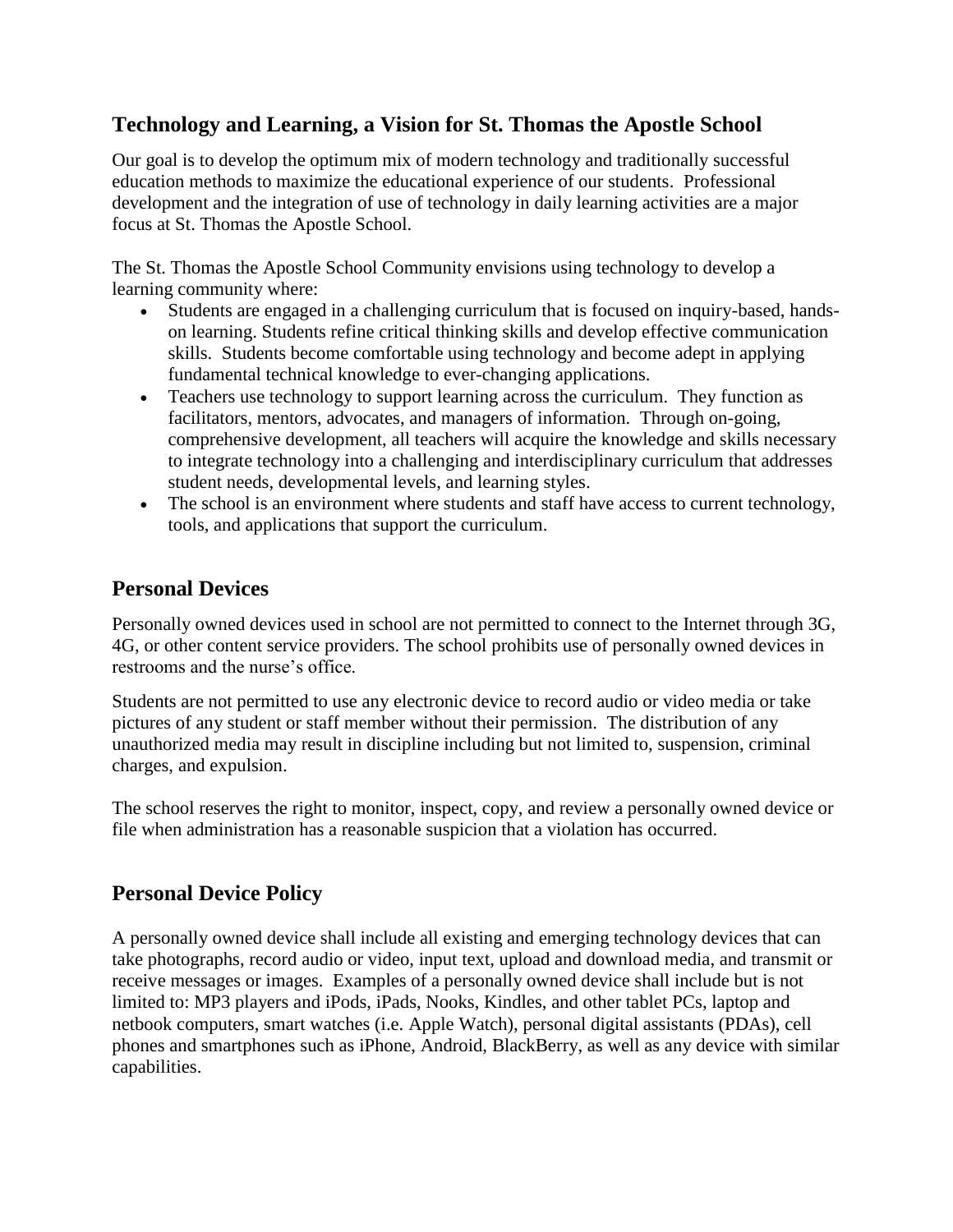Employees and students are not required to bring in outside technology to school. Students will continue to be able to utilize school equipment, and no student will be left out of the instructional process.

In order to comply with this policy and the specific guidelines in each school, the following procedures will be observed:

- Students are permitted to access only the school's network through school-issued Chromebooks/laptops, not private networks.
- Students will only use school-issued technology at the teachers' discretion.
- Students will only use appropriate educational applications on their device (i.e. not games and/or non-school related tasks and functions).
- **Cell phones must be turned off for the duration of the school day.**
- **Students are not to call, text message, email, or electronically communicate with others from their personal device, including parents, guardians, friends, and family, from the time they enter the school building at the start of the day until leaving the building when they are dismissed.**
- Students are not permitted to use any electronic device to record audio, video, or take still pictures of any student or staff member without their permission.

# **Liability**

The school shall not be liable for the loss, damage, misuse, or theft of any personally owned device brought to school. Students bring their own devices to school to use at their own risk. It is the student's responsibility for the upkeep and protection of their personal devices.

## **Internet Acceptable Use Policy**

The use of technology must be consistent with the philosophy and Catholic educational mission of the school. The school administration reserves the right to make determinations that particular uses are or are not consistent with the mission of the school.

The school considers the information gathered from the Internet and obtained from all other software in the same manner as all other reference materials, in that such resources must enhance the learning environment. GoGuardian monitoring software is installed on all student devices.

Students' pictures should not be posted on the Internet without the express written permission of the parent/guardian. Students' photos that are posted on the internet should not have any identifying information attached to the photos.

Access to, and use of, the Internet and other computer-related technology, may not be obtained in a manner that:

- Intentionally interrupts network traffic
- Degrades or disrupts equipment
- Constitutes plagiarism